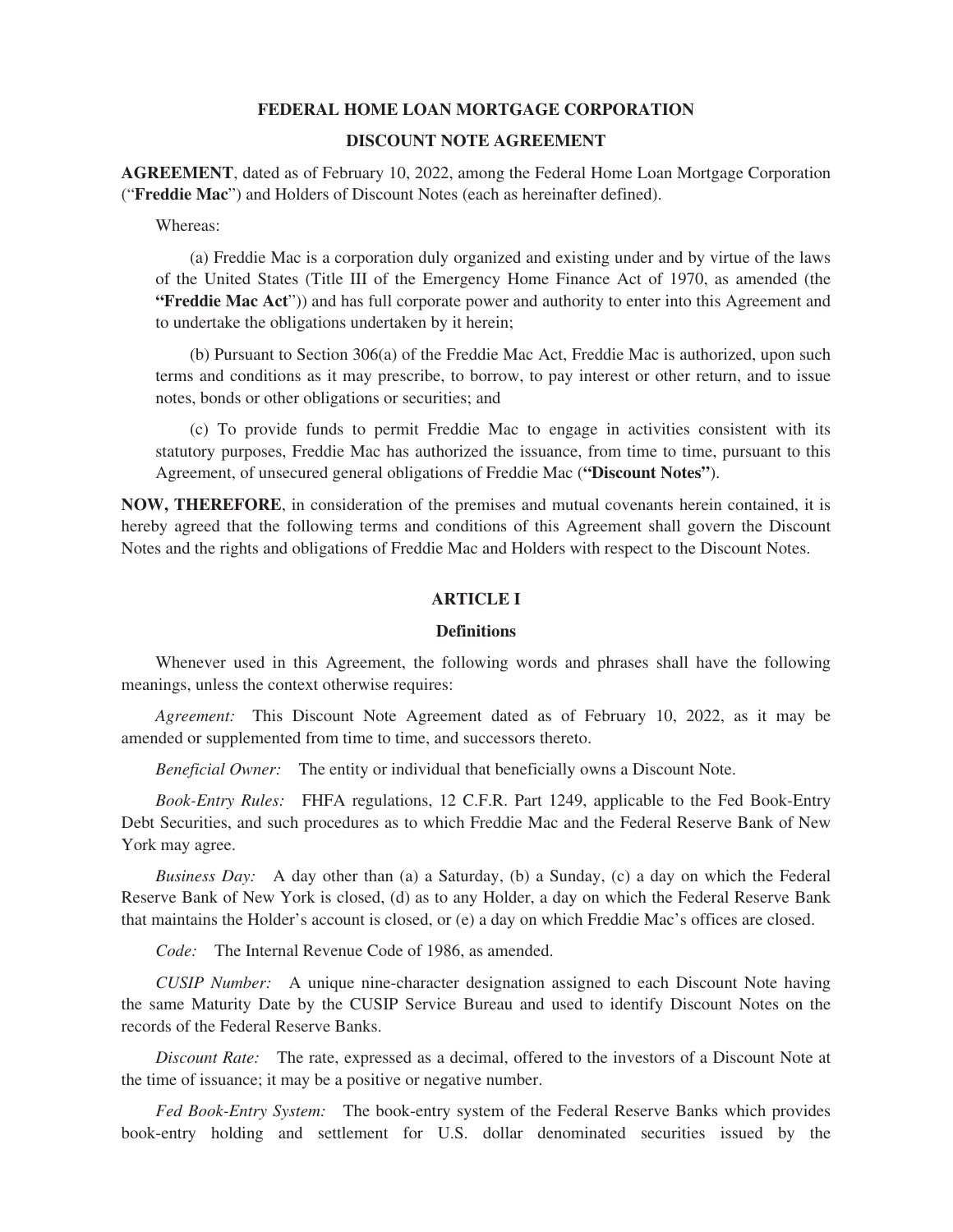U.S. Government, certain of its agencies, instrumentalities, government-sponsored enterprises and international organizations of which the United States is a member.

*Fed Participants:* Entities eligible to maintain book-entry accounts with a Federal Reserve Bank.

*Federal Reserve Banks:* U.S. Federal Reserve Banks that maintain Discount Notes in book-entry form.

*Fiscal Agency Agreement:* The Uniform Fiscal Agency Agreement between Freddie Mac and the Federal Reserve Bank of New York.

*Fiscal Agent:* The Federal Reserve Bank of New York.

*Freddie Mac Act:* Title III of the Emergency Home Finance Act of 1970, as amended, 12 U.S.C. § 1451-1459.

*Holder:* The Fed Participant whose name appears on the book-entry records of a Federal Reserve Bank as the entity to whose account a Discount Note has been deposited.

*Issue Date:* The date on which Freddie Mac wires an issue of Discount Notes to Holders.

*Maturity Date:* The date, one day or longer from the Issue Date, on which a Discount Note will mature.

*Offering Circular:* The Freddie Mac Global Debt Facility Offering Circular dated February 10, 2022 and successors thereto.

*Reference Bills:* U.S. Dollar denominated, regularly scheduled issues of Discount Notes in large principal amounts.

*Treasury Department:* United States Department of the Treasury.

# **ARTICLE II**

# **Authorization and Terms of Discount Notes**

# **Section 2.01. Authorization and Certain Terms.**

Discount Notes shall be issued by Freddie Mac in accordance with the authority vested in Freddie Mac by Section 306(a) of the Freddie Mac Act. Discount Notes shall be offered from time to time by Freddie Mac and shall have maturities of one year or less. The principal amount of a Discount Note shall become due and payable on its Maturity Date. The indebtedness represented by Discount Notes shall be unsecured general obligations of Freddie Mac. Freddie Mac may designate one or more issues of Discount Notes as Reference Bills.

#### **Section 2.02. Purchase Price.**

Discount Notes shall be sold at a fixed price. The initial offering price of a Discount Note will be calculated using the following formula:

# **[1-(Discount Rate/100) x (Number of Days From Issue Date to Maturity Date / 360)] x 100**

#### **Section 2.03. Minimum Denominations.**

Discount Notes shall be issued and must be maintained and transferred in minimum principal amounts and additional increments of \$1,000 (in each case expressed in terms of the principal amount payable on the Maturity Date).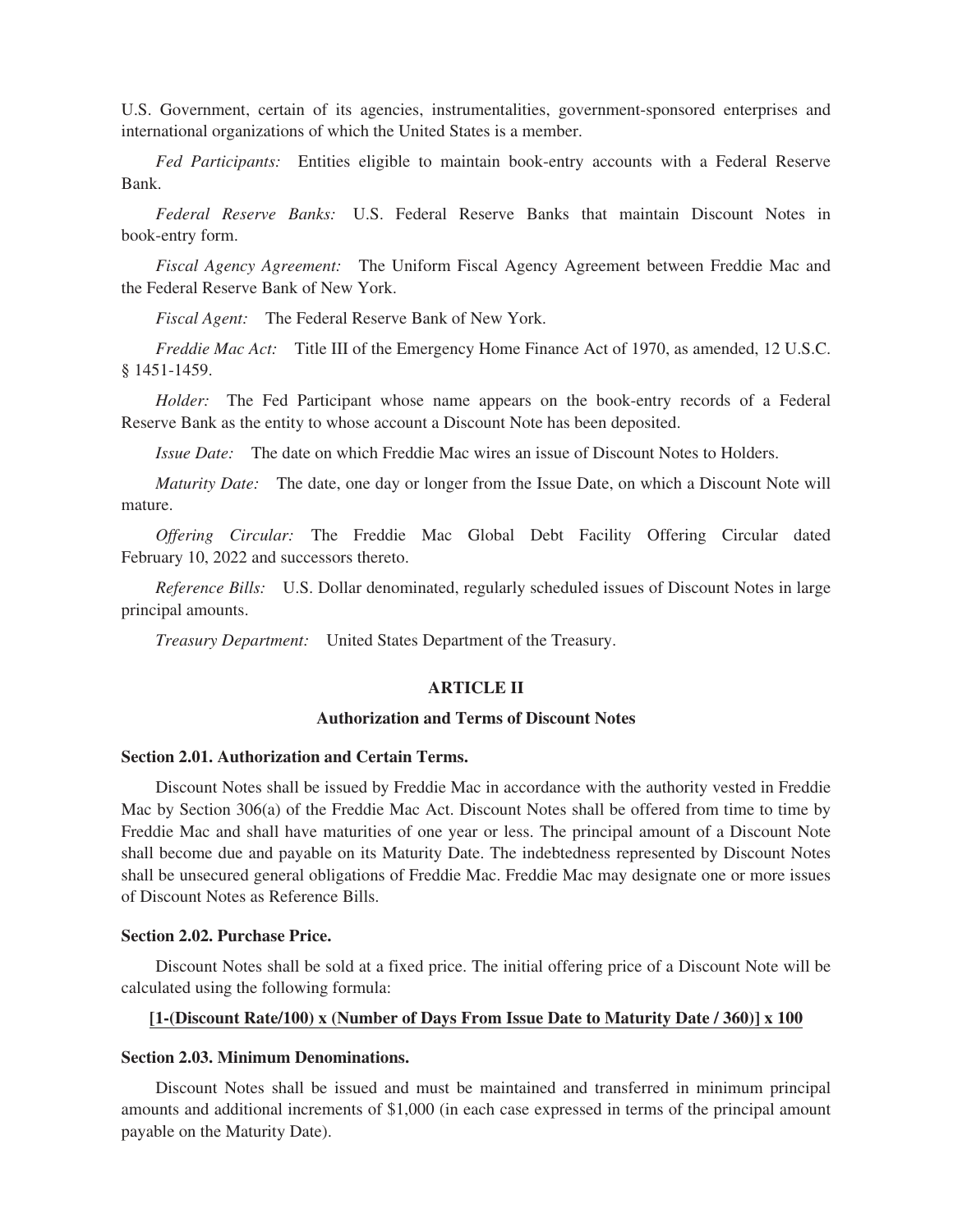#### **Section 2.04. Business Day Convention.**

If a Discount Note's stated Maturity Date is a day that is not a Business Day, Freddie Mac will pay interest on or the principal of the Discount Note on the next Business Day with the same force and effect as if made on the stated Maturity Date. No interest on such payment on Discount Note will accrue for the period from the specified Maturity Date to the actual date of the payment.

## **Section 2.05. Repurchase.**

Freddie Mac reserves the right, in its discretion and at any time, to purchase Discount Notes at any price or prices in the open market or otherwise. Such Discount Notes may be held, resold or canceled by Freddie Mac.

#### **Section 2.06. No Acceleration Rights.**

The Discount Notes shall not contain any provision permitting the Holders to accelerate the maturity of the Discount Notes upon the occurrence of a default or other event.

## ARTICLE III

# **Form; Clearance and Settlement Procedures**

#### **Section 3.01. Form.**

#### (a) *General*

Discount Notes shall be issued and maintained only on the Fed Book-Entry System. Discount Notes shall not be exchangeable for definitive Discount Notes.

#### (b) *Title*

Discount Notes shall be held of record only by Fed Participants. The Fed Participants whose names appear on the book-entry records of the Federal Reserve Banks as the entities to whose accounts Discount Notes have been deposited shall be the Holders of such Discount Notes. The rights of the Beneficial Owner of a Discount Note with respect to Freddie Mac and a Federal Reserve Bank may be exercised only through the Holder of the Discount Note. Freddie Mac and the Federal Reserve Bank of New York shall have no direct obligation to a Beneficial Owner of a Discount Note that is not also the Holder of the Discount Note. A Federal Reserve Bank shall act only upon the instructions of the Holder in recording transfers of a Discount Note maintained on the Fed Book-Entry System. Freddie Mac and the Federal Reserve Banks may treat the Holders as the absolute owners of Discount Notes for the purpose of making payments in respect thereof and for all other purposes, whether or not such Discount Notes shall be overdue and not withstanding any notice to the contrary.

The Holders and each other financial intermediary holding such Discount Notes directly or indirectly on behalf of the Beneficial Owners shall have the responsibility of remitting payments for the accounts of their customers. All payments on Discount Notes shall be subject to any applicable law or regulation.

## (c) *Fiscal Agent*

The Federal Reserve Bank of New York shall be the Fiscal Agent for Discount Notes.

In acting under the Fiscal Agency Agreement, the Federal Reserve Bank of New York shall act solely as Fiscal Agent of Freddie Mac and does not assume any obligation or relationship of agency or trust for or with any Holder of a Discount Note.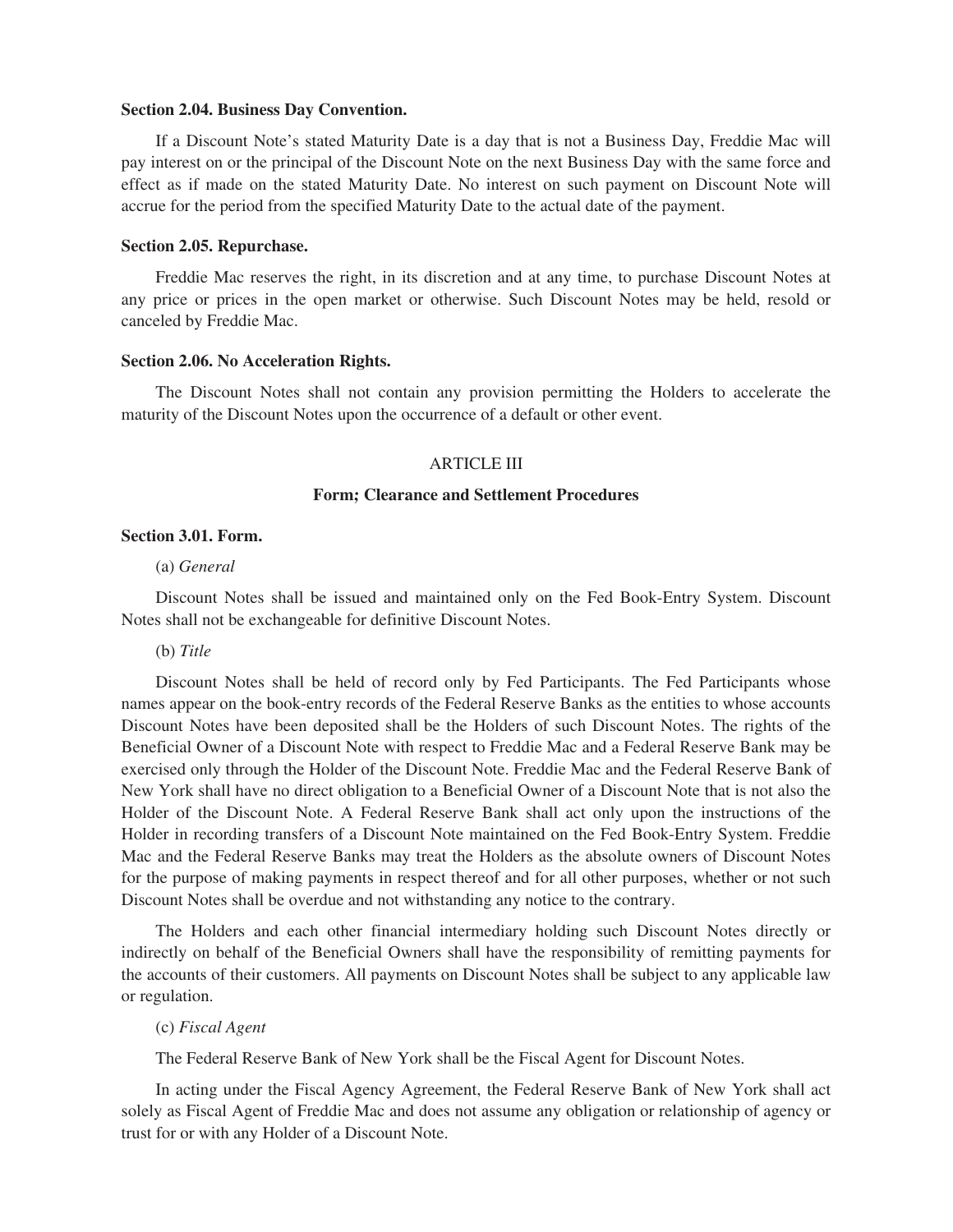#### **Section 3.02. Clearance and Settlement Procedures.**

#### (a) *General*

Discount Notes shall clear and settle only through the Fed Book-Entry System. The transfer, exchange or pledge of Discount Notes shall be governed by the Book-Entry Rules.

#### (b) *Primary Distribution*

Discount Notes shall be issued and settled through the Fed Book-Entry System in same-day funds and shall be held by designated Fed Participants. After initial issue, all Discount Notes shall continue to be held by such Fed Participants in the Fed Book-Entry System unless arrangements are made for the transfer thereof to other Fed Participants. Discount Notes shall not be exchangeable for definitive Discount Notes.

# (c) *Secondary Market Transfers*

Transfers of Discount Notes shall take place only in book-entry form on the Fed Book-Entry System. Such transfers shall occur between Fed Participants in accordance with the rules of the Fed Book-Entry System.

#### **ARTICLE IV**

## **Payments**

Payments of principal of a Discount Note shall be made in U.S. dollars on the applicable Maturity Date to the Holder thereof as of the end of the Business Day preceding such Maturity Date. Payment on a Discount Note shall be made by credit of the payment amount to the Holder's account at the Federal Reserve Banks. All payments to or upon the order of a Holder shall be valid and effective to discharge the liability of Freddie Mac in respect of the related Discount Notes.

In the event that any jurisdiction imposes any withholding or other tax on any payment made by Freddie Mac (or our agent or any other person potentially required to withhold) with respect to a Discount Note, Freddie Mac (or our agent or such other person) will deduct the amount required to be withheld from such payment, and Freddie Mac (or our agent or such other person) will not be required to pay additional interest or other amounts, or redeem or repay the Discount Notes prior to maturity, as a result.

## **ARTICLE V**

#### **Miscellaneous Provisions**

# **Section 5.01. Limitations on Liability of Freddie Mac and Others.**

Neither Freddie Mac nor any of its directors, officers, employees or agents shall be under any liability to the Holders or Beneficial Owners for any action taken, or not taken, by them in good faith under this Agreement or for errors in judgment. This provision will not protect Freddie Mac or any related person against any liability which would otherwise be imposed by reason of willful misfeasance, bad faith or gross negligence or by reason of reckless disregard of obligations and duties under this Agreement. Freddie Mac and such related persons shall have no liability of whatever nature for special, indirect or consequential damages, lost profits or business, or any other liability or claim (other than for direct damages), even if reasonably foreseeable or Freddie Mac has been advised of the possibility of such loss, damage, liability or claim.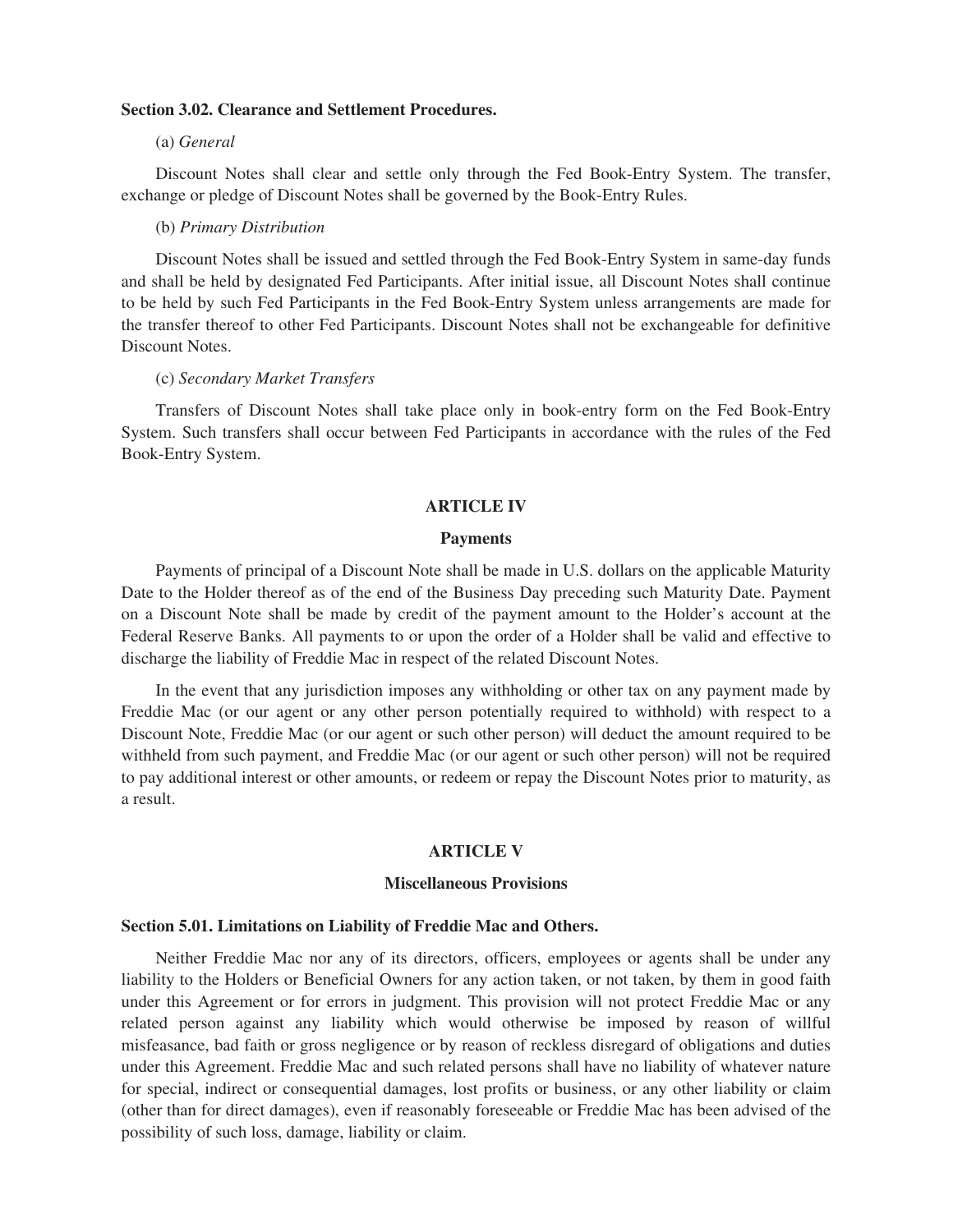In performing its responsibilities under this Agreement, Freddie Mac may employ agents or independent contractors. Freddie Mac shall not be subject to the control of Holders in any manner in the discharge of its responsibilities pursuant to this Agreement.

Freddie Mac shall not be under any obligation to appear in, prosecute or defend any legal action that is not incidental to its responsibilities under this Agreement and which in its opinion may involve it in any expense or liability. However, Freddie Mac may in its discretion undertake any such legal action which it may deem necessary or desirable in the interests of the Holders. In such event, the legal expenses and costs of such action shall be expenses and costs of Freddie Mac.

## **Section 5.02. Binding Effect of this Agreement.**

(a) By receiving and accepting a Discount Note, each Holder, financial intermediary and Beneficial Owner of such Discount Note unconditionally agrees, without any signature or further manifestation of assent, to be bound by the terms and conditions of this Agreement, as supplemented, modified or amended pursuant to its terms.

(b) This Agreement shall be binding upon and inure to the benefit of any successor to Freddie Mac.

## **Section 5.03. Conditions to Payment, Transfer or Exchange.**

Freddie Mac, its agent or any other person potentially required to withhold with respect to payments on a Discount Note shall have the right to require a Holder of a Discount Note, as a condition to payment of principal of or interest on such Discount Note, or as a condition to transfer or exchange of such Discount Note, to present at such place as Freddie Mac, its agent or such other person shall designate a certificate in such form as Freddie Mac, its agent or such other person may from time to time prescribe, to enable Freddie Mac, its agent or such other person to determine its duties and liabilities with respect to (i) any taxes, assessments or governmental charges which Freddie Mac, any Federal Reserve Bank or such other person, as the case may be, may be required to deduct or withhold from payments in respect of such Discount Note under any present or future law of the United States or jurisdiction therein or any regulation or interpretation of any taxing authority thereof; and (ii) any reporting or other requirements under such laws, regulations or interpretations. Freddie Mac, its agent or such other person shall be entitled to determine its duties and liabilities with respect to such deduction, withholding, reporting or other requirements on the basis of information contained in such certificate or, if no certificate shall be presented, on the basis of any presumption created by any such law, regulation or interpretation, and shall be entitled to act in accordance with such determination.

#### **Section 5.04. Amendment.**

(a) Freddie Mac may modify, amend and supplement this Agreement and the terms of an issue of Discount Notes, without the consent of the Holders or Beneficial Owners, (i) to cure any ambiguity, or to correct or supplement any defective provision or to make any other provision with respect to matters or questions arising under this Agreement or the terms of any Discount Note that are not inconsistent with any other provision of this Agreement or such Discount Note; (ii) to add to the covenants of Freddie Mac for the benefit of the Holders or surrender any right or power conferred upon Freddie Mac; (iii) to evidence the succession of another entity to Freddie Mac and its assumption of the covenants of Freddie Mac; (iv) to conform the terms of an issue of Discount Notes to, or cure any ambiguity or discrepancy resulting from any changes in, the Book-Entry Rules or any regulation or document that the Book-Entry Rules make applicable to book-entry securities of Freddie Mac; (v) to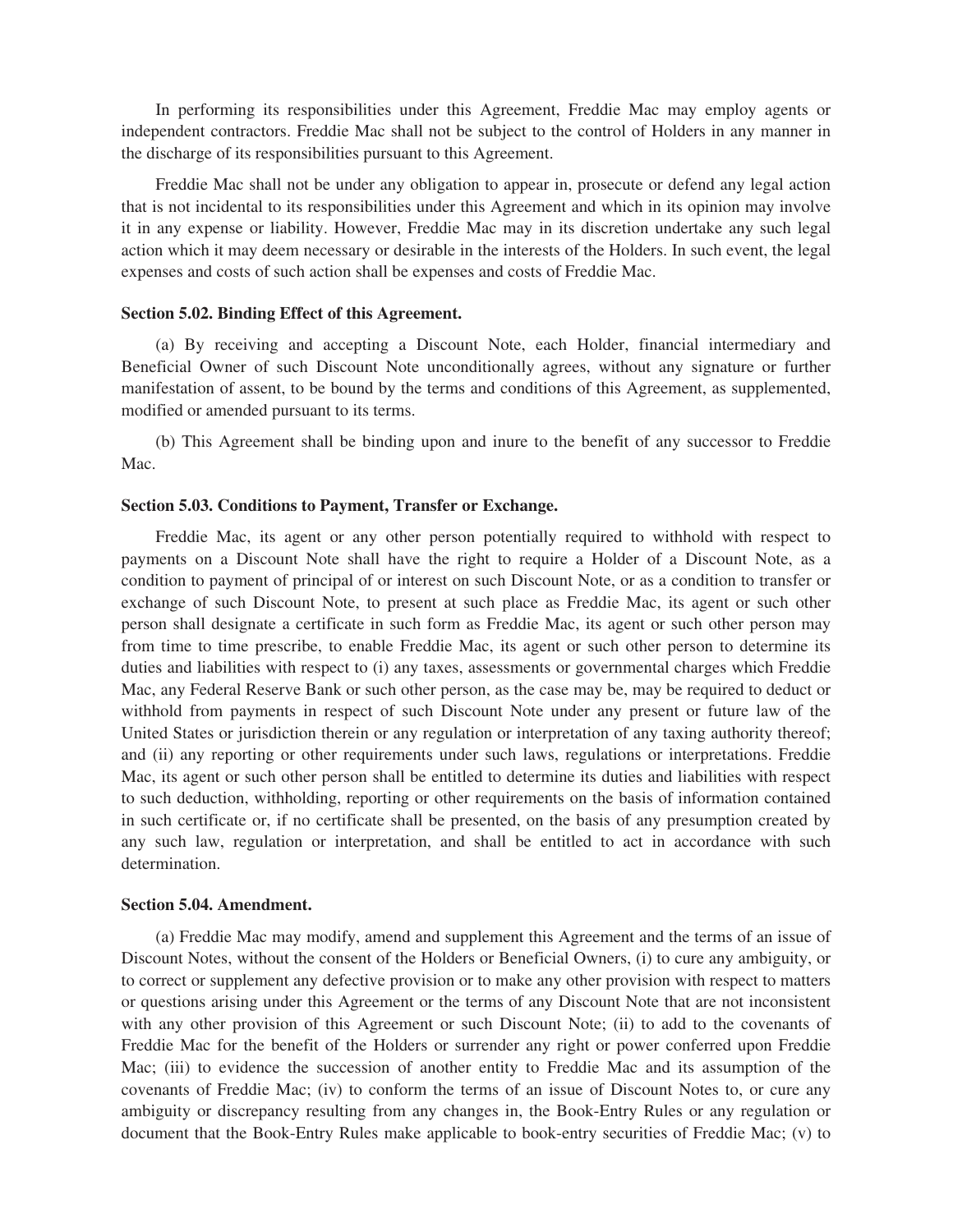increase the amount of an issue of Discount Notes; or (vi) in any other manner that Freddie Mac may determine and that will not adversely affect in any material respect the interests of Holders or Beneficial Owners at the time of such modification, amendment or supplement.

(b) In addition, either (i) with the written consent of the Holders of at least a majority of the aggregate then outstanding principal amount of an issue of Discount Notes affected thereby, excluding any such Discount Note owned by Freddie Mac; or (ii) by the adoption of a resolution at a meeting of Holders at which a quorum is present, by the Holders of at least a majority of the aggregate then outstanding principal amount of an issue of Discount Notes represented at such meeting, excluding any such Discount Notes owned by Freddie Mac, Freddie Mac may from time to time and at any time modify, amend or supplement the terms of an issue of Discount Notes for the purpose of adding any provisions to or changing in any manner or eliminating any provisions of such Discount Notes or modifying in any manner the rights of the Holders; provided, however, that no such modification, amendment or supplement may, without the written consent or affirmative vote of each Holder of a Discount Note, (A) change the Maturity Date of such Discount Note; (B) reduce the principal amount of, or materially modify the Discount Rate applicable to such Discount Note; or (C) reduce the percentage of Holders whose consent or affirmative vote is necessary to modify, amend or supplement the terms of the relevant issue of Discount Notes. A quorum at any meeting of Holders called to adopt a resolution shall be Holders entitled to vote a majority of the then aggregate outstanding principal amount of an issue of such Discount Notes called to such meeting and, at any reconvened meeting adjourned for lack of a quorum, 25% of the then aggregate outstanding principal amount of such issue of Discount Notes, in both cases excluding any such Discount Notes owned by Freddie Mac. It shall not be necessary for the Holders to approve the particular form of any proposed amendment, but it shall be sufficient if such consent or resolution approves the substance of such change.

(c) Freddie Mac may establish a record date for the determination of Holders entitled to vote at any meeting of Holders of Discount Notes, to grant any consent in respect of Discount Notes and to notice with respect to any such meeting or consent.

(d) Any instrument given by or on behalf of any Holder of a Discount Note in connection with any consent to any such modification, amendment or supplement shall be irrevocable once given and shall be conclusive and binding on all subsequent Holders of such Discount Note or any Discount Note issued, directly or indirectly, in exchange or substitution thereof, irrespective of whether or not notation in regard thereto is made thereon. Any modification, amendment or supplement of this Agreement or of the terms of Discount Notes shall be conclusive and binding on all Holders of Discount Notes affected thereby, whether or not they have given such consent or were present at any meeting (unless by the terms of this Agreement a written consent or an affirmative vote of such Holders is required).

## **Section 5.05. Securities Owned by Freddie Mac.**

Freddie Mac may, from time to time, repurchase or otherwise acquire all or a portion of any issue of Discount Notes. Any Discount Notes owned by Freddie Mac shall have an equal and proportionate benefit under the provisions of this Agreement, without preference, priority or distinction as among such Discount Notes, except that in determining whether the Holders of the required percentage of the outstanding principal amount of an issue of Discount Notes have given any required demand, authorization, notice, consent or waiver under this Agreement, any Discount Notes owned by Freddie Mac or any person directly or indirectly controlling or controlled by or under direct or indirect common control with Freddie Mac shall be disregarded and deemed not to be outstanding for the purpose of such determination.